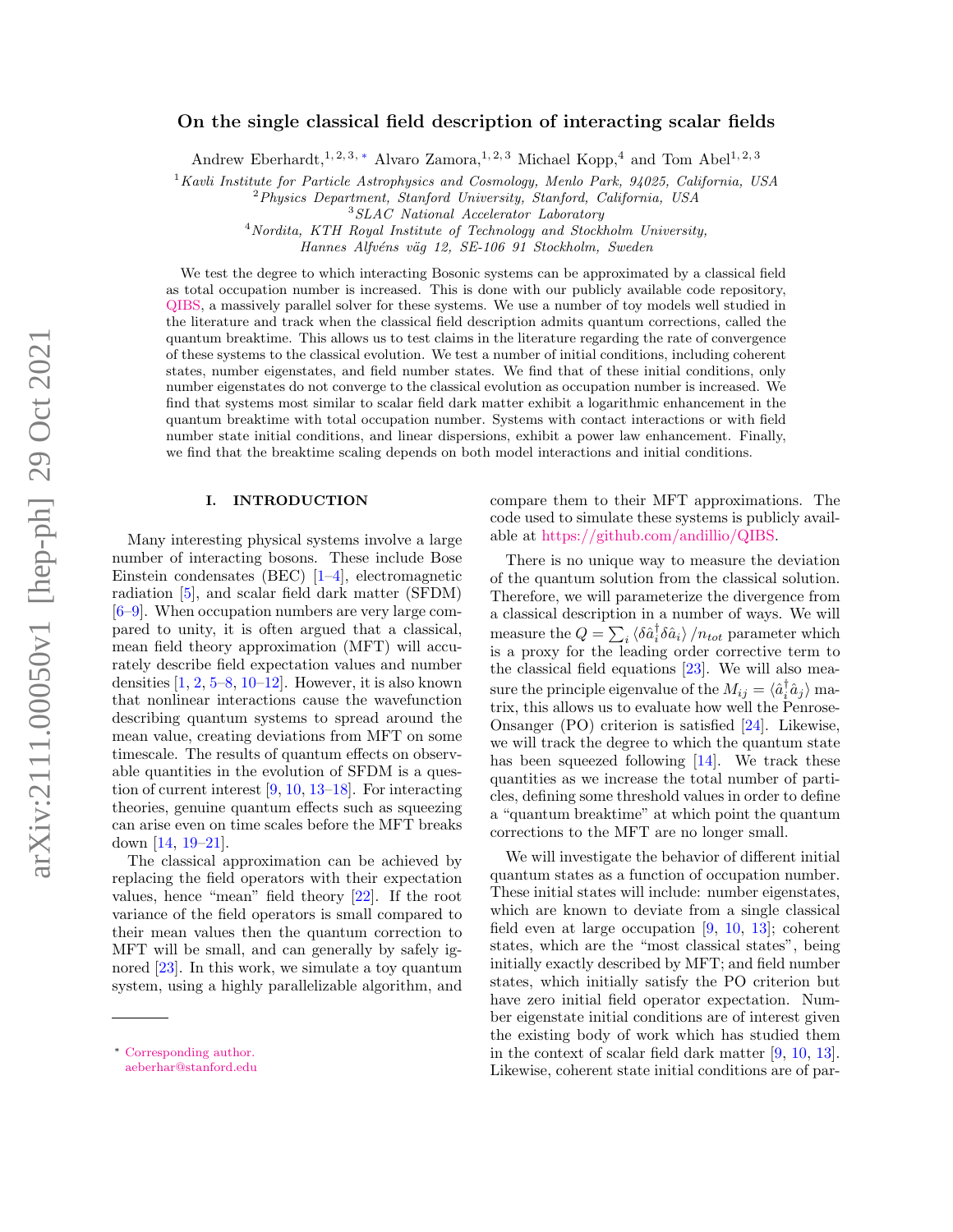ticular interest as it is expected that scalar field dark matter created via the misalignment mechanism will be described by a coherent state at early times [\[25,](#page-15-6) [26\]](#page-15-7).

A number of calculations of this convergence and its implications for the quantum breaktime of scalar field dark matter exist in the literature [\[10,](#page-14-7) [13,](#page-14-9) [15\]](#page-14-11). Previous investigations of the behavior of number eigenstates initial conditions with nonlinear Hamiltonians have concluded that MFT theory admits quantum corrections on a timescale that is set by the classical dynamical time of the interacting system and that increasing occupation number does not result in a convergence to the classical solution [\[13\]](#page-14-9). We also find that this is true for number eigenstates. However, coherent state and field number state initial conditions converge to the classical solution as the total occupation number is increased. We find that this convergence is approximately consistent with the logarithmic enhancement in occupation number predicted in [\[10,](#page-14-7) [27\]](#page-15-8) in systems most similar to scalar field dark matter, i.e. those with quadratic dispersion relations and long range non linear interactions. For systems with linear dispersions and no long range interactions, more similar to the ones studied in [\[10,](#page-14-7) [13,](#page-14-9) [28\]](#page-15-9), we find that the convergence to the MFT is faster than a logarithmic enhancement. These results may initially appear in contradiction to those in [\[13\]](#page-14-9), where it was claimed that even coherent state initial conditions do not match the MFT evolution after one dynamical time scale. However, while this is true for the relatively small initial occupations numbers chosen, the convergence of the solution to the MFT as occupations are increased cannot be ruled out by looking at the evolution of a single set of initial conditions.

The paper is organized as follows. In Section [II,](#page-1-0) we discuss the relevant physics background. Sections [III,](#page-4-0) contains a description of our numerical method. We then show our results in Section [IV.](#page-6-0) Finally, Section [V](#page-10-0) contains discussion of these results.

### <span id="page-1-0"></span>II. BACKGROUND

### A. Interacting scalar systems

The dynamics of the system are described by its Hamiltonian. We will use the following

<span id="page-1-3"></span>
$$
\hat{H} = \sum_{j}^{M} \omega_j \hat{a}_j^{\dagger} \hat{a}_j + \sum_{ijkl}^{M} \frac{\Lambda_{kl}^{ij}}{2} \hat{a}_k^{\dagger} \hat{a}_l^{\dagger} \hat{a}_i \hat{a}_j.
$$
 (1)

This describe interactions of a non-relativistic scalar field on M modes.  $\hat{a}_j$  is the annihilation operator of mode  $j$ , it is also the mode space field operator.  $\omega_i$  is the kinetic energy associated with mode j. A wide variety of systems can be represented by appropriately choosing the weights in the interaction constant  $\check{\Lambda}_{kl}^{ij}$ .

We can construct a spatial field operator as follows

$$
\hat{\psi}(x) = \sum_{j} \hat{a}_j u_j(x).
$$
 (2)

Where  $u_j(x)$  is the j<sup>th</sup> mode function represented in the position basis. Throughout this work we will use plane wave mode functions, meaning that  $\hat{\psi}(x)$ and  $\hat{a}_i$  will be related by Fourier transform. This means that  $\hat{a}_j$  can be thought of as the momentum space field operator.

We will define the interaction terms in terms of a long range interaction constant C and contact interaction constant  $\Lambda_0$  giving

$$
\Lambda_{pl}^{ij} = \left(\frac{C}{2(p_p - p_i)^2} + \frac{C}{2(p_p - p_j)^2} + \Lambda_0\right) \delta_{pl}^{ij}.
$$
 (3)

Where negative constants define attractive potentials and positive constant repulsive ones.  $p_j$  is the momentum of the *j*th mode.  $\delta_{pl}^{ij}$  is the Kroneker delta, meaning our Hamiltonian explicitly conserves particle number and momentum.

The evolution of an arbitrary quantum state  $|\phi(t)\rangle$ is given by the Schrödinger equation

<span id="page-1-2"></span>
$$
\partial_t |\phi(t)\rangle = -i \hat{H} |\phi(t)\rangle . \tag{4}
$$

We have set  $\hbar \equiv 1$ .

The evolution of our field operator  $\hat{a}$  can be found using the Heisenberg equation of motion[\[22\]](#page-15-3), giving the following equations of motion

$$
\partial_t \hat{a}_p = i[\hat{H}, \hat{a}_p] = -i \left[ \omega_p \hat{a}_p + \sum_{ijl} \Lambda_{pl}^{ij} \hat{a}_l^{\dagger} \hat{a}_i \hat{a}_j \right].
$$
 (5)

The mean field approximation then simply replaces the operators in this equation with their mean values. i.e.  $\hat{a}_p \rightarrow \langle \hat{a}_p \rangle \equiv a_p$ , giving the classical equations of motion

<span id="page-1-1"></span>
$$
\partial_t a_p = -i \left[ \omega_p a_p + \sum_{ijl} \Lambda_{pl}^{ij} a_l^{\dagger} a_i a_j \right]. \tag{6}
$$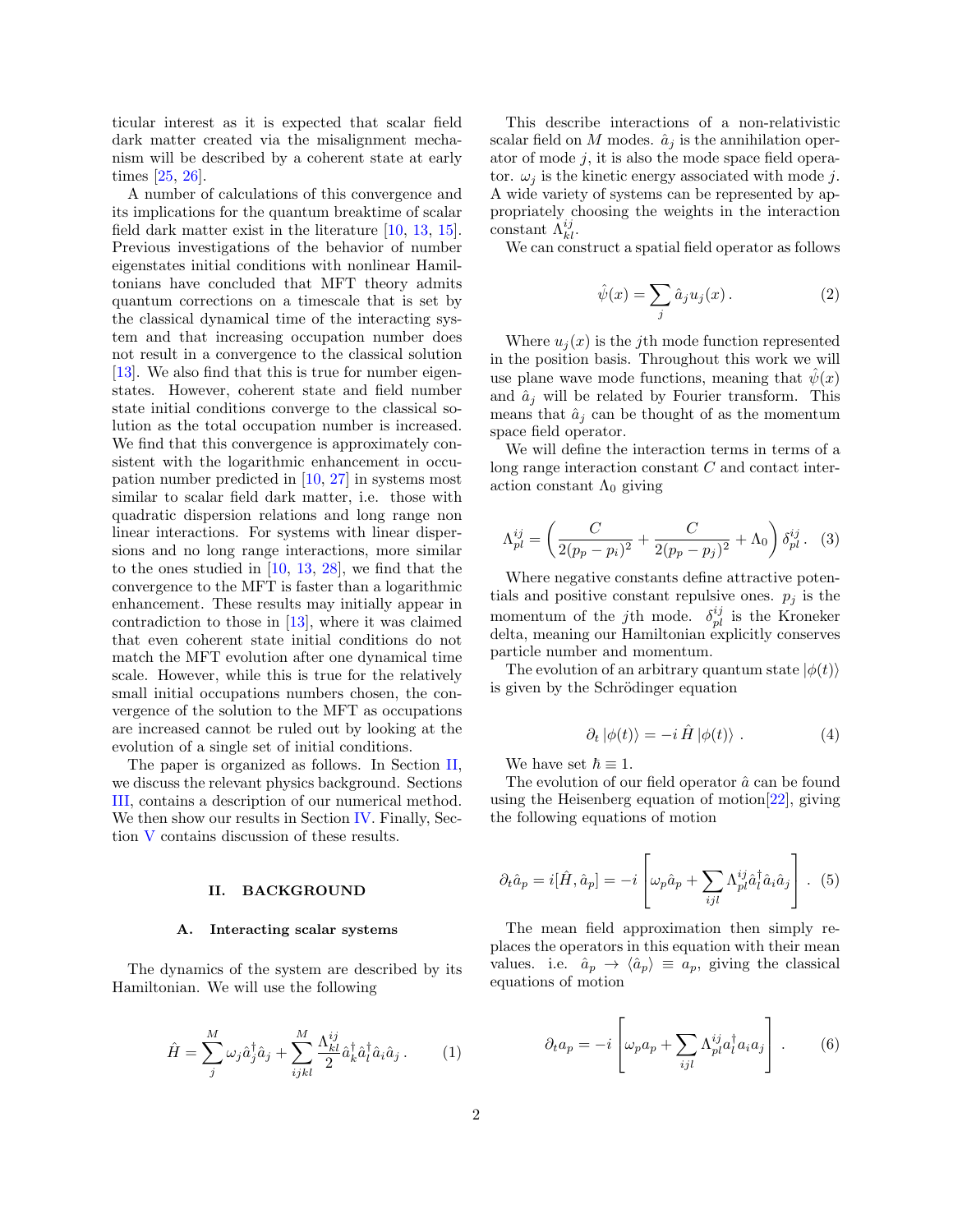Note that we could have also performed this procedure in the position basis. In general, the classical theory will assume the following is true at all times

$$
\langle \hat{a}_i^{\dagger} \hat{a}_i \rangle = |a_i|^2 \,, \tag{7}
$$

meaning that the occupation densities can be reconstructed using the classical field. Therefore, we will in general choose our initial conditions such that the classical MFT approximation of a system has  $|a_i| = \sqrt{n_i}$ . Where  $n_i = \langle \hat{a}_i^{\dagger} \hat{a}_i \rangle$  is the initial expectation value of the ith mode occupation.

# B. Quantum states

In this work we find it easiest to represent quantum states in the number eigenstate basis. Physically, these states represent a fixed mode occupation number. In general, a number eigenstate is described by its set of mode occupations  $\{n\}$  and is defined as

$$
|\{n\}\rangle = |n_1, n_2, \dots, n_M\rangle , \qquad (8)
$$

$$
\hat{a}_j^{\dagger} \hat{a}_j \mid \{n\} \rangle = n_j \mid \{n\} \rangle . \tag{9}
$$

Initial conditions consisting of a single number eigenstate will be among the initial conditions we simulate in this paper. It should be pointed out that it has been demonstrated that a number eigenstates does not converge to a single field classical description even in the high occupation number limit [\[10,](#page-14-7) [13\]](#page-14-9).

<span id="page-2-0"></span>We will also be interested in coherent states. Physically, these states represent a system where the vacuum state is displaced, the ith mode occupation number is Poisson distributed with expectation value  $|z_i|^2$ . The coherent state is described by a vector of complex numbers  $\vec{z} \in \mathbb{C}^M$ . In the number eigenstate basis, the coherent state is written

<span id="page-2-2"></span>
$$
|\vec{z}\rangle_C = \bigotimes_{i=1}^M \exp\left[-\frac{|z_i|^2}{2}\right] \sum_{n_i=0}^\infty \frac{z_i^{n_i}}{\sqrt{n_i!}} |n_i\rangle . \qquad (10)
$$

The coherent state is an eigenvector of the  $\hat{a}_i$  operator with eigenvalue  $z_i$ , i.e.  $\hat{a}_i | \vec{z} \rangle = z_i | \vec{z} \rangle$ . This state is generally considered the "most classical state". Note that it satisfies the classical assumption in equation [7.](#page-2-0)

Finally, we will be interested in the field number states. Physically, these represent systems with fixed total occupation number but where the mode occupations are multinomial distributed across the modes with the probability of the ith mode given  $|z_i|^2/n_{tot}$ , where  $n_{tot} = \sum_i n_i$  is a sum over the mode expectations. Like the coherent state, the field number state is described by a vector of complex numbers  $\vec{z} \in \mathbb{C}^M$ . In the number eigenstate basis the field number state is written

<span id="page-2-3"></span>
$$
|\vec{z}\rangle_{f} = \sum_{\{n\}} \sqrt{n_{tot}!} \bigotimes_{i=1}^{M} \frac{z_{i}^{n_{i}}}{\sqrt{n_{i}!}} |n_{i}\rangle . \qquad (11)
$$

Note that the field number state also satisfied the classical assumption in equation [7.](#page-2-0)

### C. Correction terms and Q parameter

Equation  $(6)$  was achieved by taking the expectation value of equation  $(5)$  and then making the approximation that  $\partial_t \langle \hat{a}_p \rangle = \langle f(\hat{a}_p) \rangle \approx f(\langle \hat{a}_p \rangle)$ . This approximation can be restored to an equality by adding higher moment correction terms as in [\[23\]](#page-15-4)

$$
\partial_t \langle \hat{a}_p \rangle = \langle f(\hat{a}_p) \rangle = f(\langle \hat{a}_p \rangle) + \sum_{ij} \langle \delta \hat{a}_i^{\dagger} \delta \hat{a}_j \rangle \frac{\partial^2}{\partial \langle \hat{a}_i^{\dagger} \rangle \partial \langle \hat{a}_j \rangle} f(\langle \hat{a}_p \rangle) + \dots
$$
\n(12)

Where  $\delta \hat{a}_i = \hat{a}_i - \langle \hat{a}_i \rangle$  The leading order correction term is proportional to the second moments of the

<span id="page-2-1"></span> $\lceil$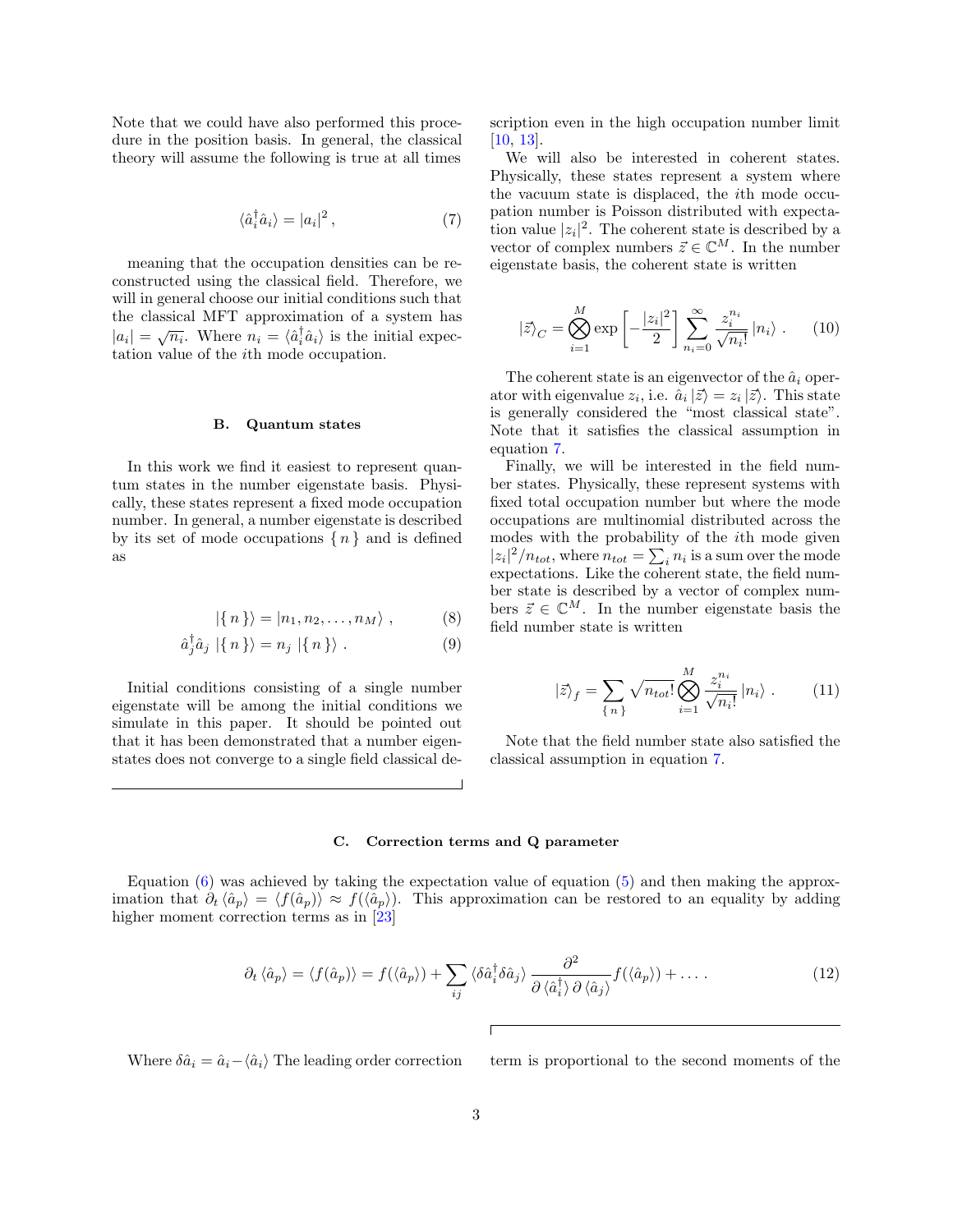

FIG. 1. Here we plot the Husimi distribution of a single mode evolving in a quartic nonlinearity. The mean field value predicted by the classical field theory is shown as a red dot, the true mean field value is shown as a cyan triangle. The time of each snapshot is shown in the top right of each subplot. Overtime the wavefunction spreads due to the nonlinearity resulting in a discrepancy between the classical and actual value of the mean field. This wavefunction spreading is parameterized by Q which is shown in the top left of each subplot. The middle plot show the time defined as the quantum breaktime, at this point the wavefunction has already undergone significant phase diffusion.

field operators and the second derivative of the time evolution function with respect to the field expectation. Therefore, we can approximate the average size of the correction compared to the leading order term by defining the Q parameter

$$
Q \equiv \sum_{j} \frac{\langle \delta \hat{a}_{j}^{\dagger} \delta \hat{a}_{j} \rangle}{n_{tot}} \,. \tag{13}
$$

This measures how well the quantum distribution is localized around the classical field value. Over time, nonlinear evolution will spread the wavefunction causing quantum correction terms to become relevant to the evolution of the mean field value. When this parameter is no longer small we do not expect the classical field equations to accurately describe the quantum evolution.

The convergence properties of this parameter, when compared to other classicality criteria, is interesting for a number of reasons. This parameter works well when the classical field theory can be reasonably phrased in terms of the expansion in equation  $(12)$ , where each subsequent term is small compared to the preceding ones, as is the case for coherent state initial conditions with large occupation numbers. Likewise, the computational complexity of calculating Q scales only linearly with mode number M. Finally, this parameter can be calculated in computationally inexpensive extensions of the MFT such as [\[23\]](#page-15-4).

Cosmic scalar field dark matter represents a system of interacting Bosons expected to start in coherent state initial conditions, and have a large number of relevant modes. The Q parameter is useful in these circumstances and therefore understanding its properties using the toy models here is of particular interest.

### D. Penrose-Onsager criterion

The Penrose-Onsager (PO) criterion is satisfied when we can write the following [\[24\]](#page-15-5)

$$
\langle \hat{a}_i^{\dagger} \hat{a}_j \rangle = \vec{z}_i^{\dagger} \vec{z}_j . \tag{14}
$$

That is that the second moment matrix  $M_{ij} \equiv$  $\langle \hat{a}_i^{\dagger} \hat{a}_j \rangle$  can be written as an outer product of a single field  $\vec{z}$ .

We will test how well this conditions is satisfied by looking at the eigenvalues of  $M_{ij}$ . When the PO criterion is satisfied there will be a single nonzero "principal" eigenvalue,  $\lambda^p$  equal to the squared norm of  $\vec{z}$ . Where  $\vec{z}^*/\sqrt{\sum_i |z_i|^2}$  is the corresponding principal eigenvector,  $\vec{\xi}^p$ . When the system is well described by the classical theory we expect that the principal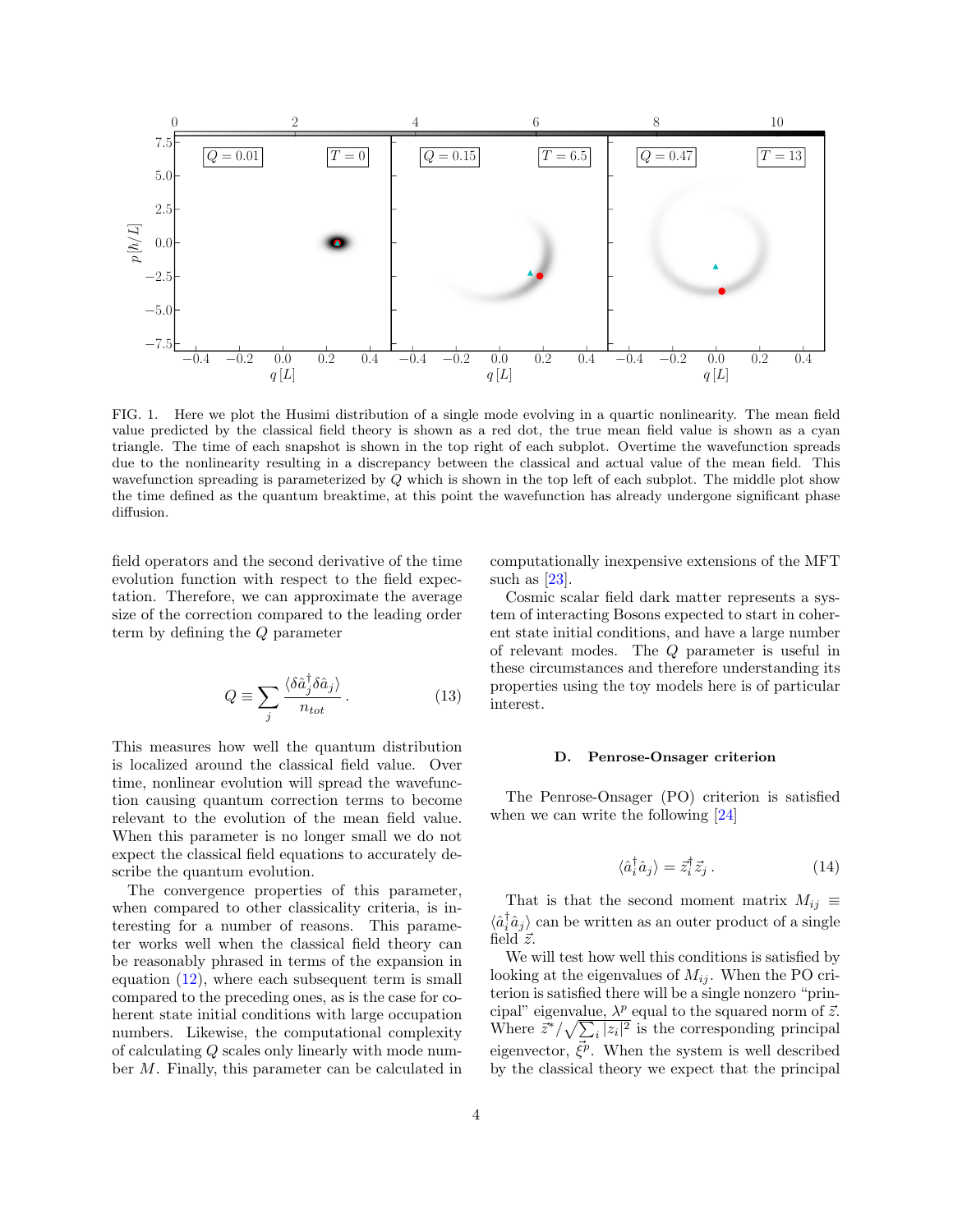eigenvalue is very close to  $n_{tot}$  [\[2\]](#page-14-5). If the principal eigenvalue deviates too far from  $n_{tot}$  a single classical field description is insufficient.

It should be noted that satisfying the PO criterion does not imply that the conjugate of the principal eigenvector obeys the classical field equations of motion though this is often, at least approximately, the case, see for example figure [6.](#page-11-0)

Often when simulating a physical system the mode occupation or spatial densities are of specific interest. The PO criterion is a useful measure of classicality because when it is satisfies this implies that there exist a single field which captures these occupation numbers. Computationally, this requires solving matrix eigenvalues and therefore has cubic scaling with the mode number, M.

#### <span id="page-4-2"></span>E. Squeezing

Squeezing of a quantum state is present if the uncertainty of an operator becomes smaller than for a reference vacuum state. Squeezing is often considered a signature of non-classicality, or "quantumness", especially in the context of quantum optics [\[19,](#page-15-1) [29\]](#page-15-10). Let us consider some operator  $O$  with  $[\hat{O}, \hat{O}^\dagger] = 1$ . Then a Hermitian operator, a so-called quadrature, can be defined via

$$
\hat{X}_{\theta} = \hat{O}e^{-i\theta} + \hat{O}^{\dagger}e^{i\theta},\tag{15}
$$

where  $\theta$  is a parameter. This has variance

$$
\begin{aligned} \text{Var}(\hat{X}_{\theta}) &= 1 + 2\langle \delta \hat{O}^{\dagger} \delta \hat{O} \rangle \\ &+ e^{-2i\theta} \text{Var}(\hat{O}) + e^{2i\theta} \text{Var}(\hat{O}^{\dagger}) \end{aligned} \tag{16}
$$

where  $\text{Var}(\hat{O}) \equiv \langle \hat{O}^2 \rangle - \langle \hat{O} \rangle^2$ . At the angle  $\theta_-$  the variance  $V_{-} \equiv \text{Var}(\hat{X}_{\theta_{-}})$  is minimised and given by

$$
V_{-}(t) = 1 + 2\langle \delta \hat{O}^{\dagger} \delta \hat{O} \rangle - 2|\text{Var}(\hat{O})|.
$$
 (17)

If the quantum state is the vacuum, or a coherent state, then  $V_$  = 1. If  $V_$  < 1 the state is said to be squeezed [\[29\]](#page-15-10). In general a quantum state can be squeezed with respect to multiple operators. Here will focus on the squeezing of individual mode operators  $\hat{a}_i$ , and the annihilation operator that destroys particle in the state corresponding to the principal component of  $M$ .

$$
\hat{a}^p \equiv \sum_k \xi_k^p \,\hat{a}_k \,. \tag{18}
$$

The significance of  $\hat{a}^p$  is the following. If the PO criterion is valid, then a single field description should be possible, and squeezing should be encapsulated by  $\hat{a}^p$ . In the case where  $\lambda^p = n_{tot}$ , and for an initial coherent state, the squeezing of SFDM can be studied analytically. Formulas for  $V_-(t)$  and  $\theta_-(t)$ , the time of onset of squeezing, as well as the time and magnitude of maximal squeezing were obtained in [\[14\]](#page-14-10). We can define the onset of squeezing  $t_{\text{sqz}}$  to be when  $V_-(t_{\text{sqz}}) = 0.8$ which is reached at  $t_{\text{sqz}} \simeq 0.05(n_{\text{tot}}|\chi|)^{-1}$ , where  $n_{\text{tot}}\chi = n_{\text{tot}}^{-1}\sum_{ijkl}\frac{1}{2}\Lambda_{kl}^{ij}z_k^*z_l^*z_iz_j$  is the mean interaction energy per occupation. We thus have

$$
t_{\text{sqz}} = 0.05 \frac{n_{\text{tot}}}{\left| \sum_{ijkl} \frac{1}{2} \Lambda_{kl}^{ij} z_k^* z_l^* z_i z_j \right|}. \tag{19}
$$

Maximal squeezing  $V_-(t_{\text{max}}) = V_{\text{min}} \simeq n_{\text{tot}}^{-1/3}$  is obtained at  $t_{\text{max}} \simeq 0.5 t_{\text{sqz}} n_{\text{tot}}^{1/6}$ . The time evolution of  $V_-(t)$  can for  $n_{\text{tot}} > 20$  be accurately approximated by

$$
V_{-}(t) \simeq 1 - 4\tau s + 8\tau^{2} + \frac{8\tau^{3}(5 + 12\tau^{2})}{n_{tot}s} - \frac{16\tau^{4}}{n_{tot}}
$$

$$
s \equiv \sqrt{1 + 4\tau^{2}} \quad , \qquad \tau \equiv n_{\text{tot}}|\chi|t. \tag{20}
$$

At early times we thus get

$$
V_{-}(t) = 1 - 4\tau + \mathcal{O}(t^2). \tag{21}
$$

### <span id="page-4-0"></span>III. NUMERICAL IMPLEMENTATION

### A. Classical field

The classical field equations of motion are obtained by replacing the operators in equation [\(1\)](#page-1-3) with their expectation values. The classial field,  $a_p^{cl}$ then evolves as

$$
\partial_t a_p^{cl} = -i \left[ \omega_p a_p^{cl} + \sum_{ijl} \Lambda_{pl}^{ij} a_l^{cl\dagger} a_i^{cl} a_j^{cl} \right].
$$
 (22)

We integrate this equation using the CHiMES package available at <https://github.com/andillio/CHiMES> described in [\[23\]](#page-15-4).

<span id="page-4-1"></span>The initial conditions used to approximate each quantum state are given as

\n- 1. Number eigenstate: 
$$
a_p^{cl} \bigg|_{t=0} = \sqrt{n_p}
$$
.
\n- 2. Coherent state:  $a_p^{cl} \bigg|_{t=0} = z_p$ .
\n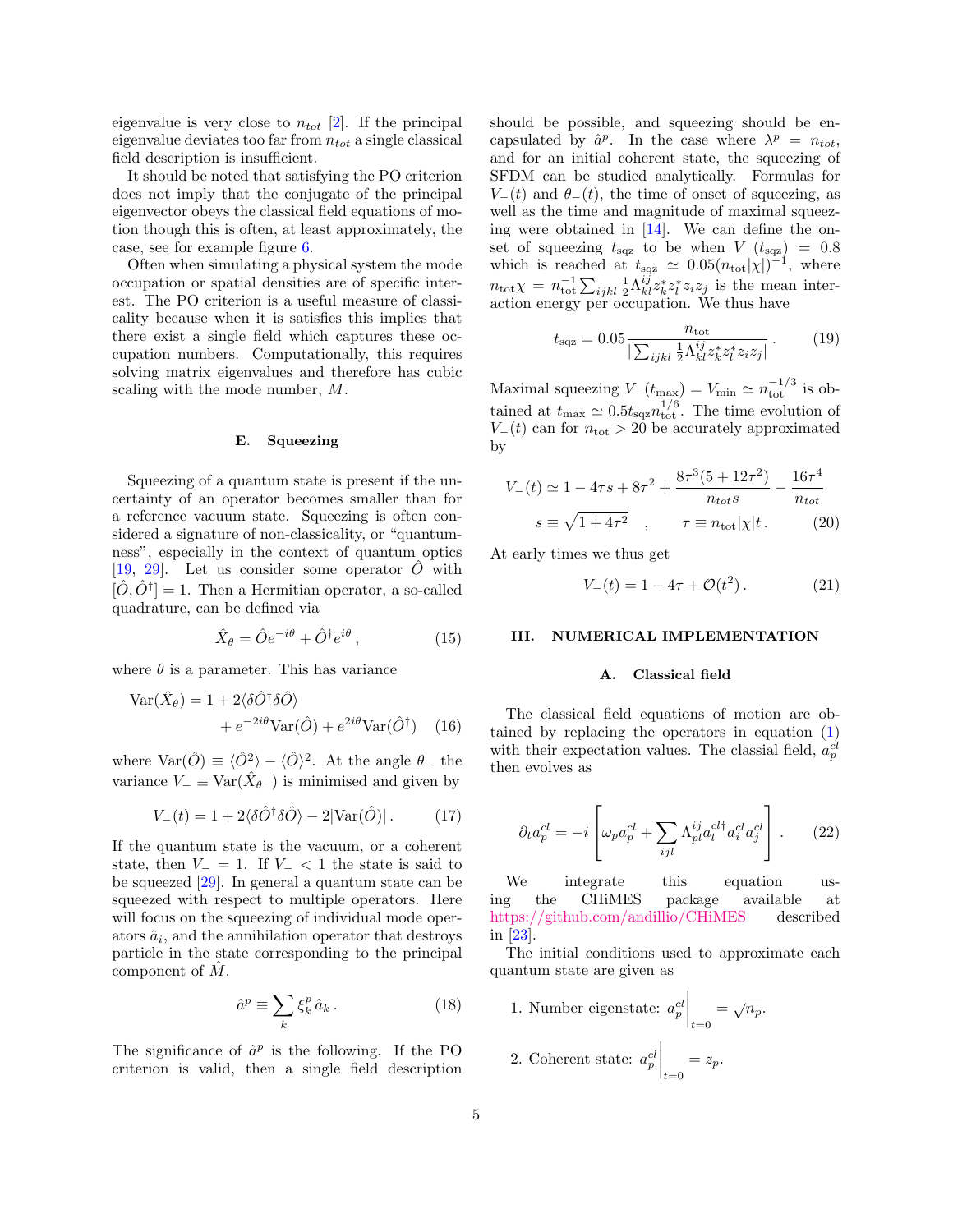3. Field number state:  $a_p^{cl}$   $t=0$  $=z_p$ .

# B. Quantum field

The full code repository for the simulation and data analyses of the quantum simulations performed here is publicly available at [https://github.com/andillio/QIBS.](https://github.com/andillio/QIBS)

The evolution of the quantum system is solved by integrating Schrödinger's equation

<span id="page-5-0"></span>
$$
\partial_t |\phi\rangle = -i\hat{H} |\phi\rangle . \qquad (23)
$$

Where the Hamiltonian is given in equation [\(1\)](#page-1-3).

For most problems with  $M > 1$  the dimensionality of the total Hilbert space of the system,  $\mathcal{H}_T$ , which contains all the number eigenstates relevant to the evolution of our state, is quite large. Let  $D_T = \text{Dim}[\mathcal{H}_T]$ . Directly integrating equation [\(23\)](#page-5-0) would be  $\mathcal{O}(D_T^2)$ . However, since our Hamiltonian conserves particle number and momentum, we can efficiently simulate the system by partitioning the total Hilbert space into sub-spaces that can be solved in parallel.

We can write any state as a sum over number eigenstates as

$$
|\phi\rangle = \sum_{j} c_j | \{n\}_j \rangle . \tag{24}
$$

We truncate this sum such that  $\langle \phi | \phi \rangle \ge 0.999$ . We can then rewrite equation  $(23)$  as

<span id="page-5-1"></span>
$$
\partial_t |\phi\rangle = \sum_j \partial_t |\{n\}_j\rangle = -i \sum_j c_j \hat{H} |\{n\}_j\rangle \quad (25)
$$

Because of the number and momentum conserving properties of our Hamiltonian, the time evolution of any given number eigenstate,  $\{n\}$  can only ever evolve into a superposition of number eigenstates with the same total number of particles and total momentum. This means the dimensionality of the Hilbert space relevant to the evolution of any given term in equation  $(25)$  is much smaller than the dimensionality of the total Hilbert space.

For any number eigenstate  $\{n\}$  then, with occupations  $\{n\}$ , we can define such a "special Hilbert" space",  $\mathcal{H}^{\{n\}} \subseteq \mathcal{H}_T$ , which contains all the terms  $|\{n'\}\rangle \in \mathcal{H}_T$  such that

$$
\sum_{n'_{k} \in \{n'\}} n'_{k} = \sum_{n_{k} \in \{n\}} n_{k}, \text{ and } (26)
$$

$$
\sum_{n'_{k} \in \{n'\}} k n'_{k} = \sum_{n_{k} \in \{n\}} k n_{k}.
$$
 (27)

That is, when our mode functions correspond to the momentum eigenstates, a given special Hilbert space contains all the number eigenstates with the same total number of particles and net momentum. We can therefore uniquely identify a subspace by its net momentum and total particle number. Every number eigenstate has a definite net momentum and total particle number, and therefore every state is in exactly one special Hilbert space. Thus, the special Hilbert spaces partition the total Hilbert space. Letting  $D^j = \text{Dim}[\mathcal{H}^j]$ , we can say that  $D_T = \sum_{\mathcal{H}^j \in \mathcal{H}_T} D^j.$ 

For each term,  $|\{n\}\mathfrak{z}\rangle$ , in the sum on the right side of equation [\(25\)](#page-5-1) we can associate a special Hilbert space  $\mathcal{H}^j$ . We can then represent the Hamiltonian,  $H<sup>j</sup>$  and number eigenstate term in this smaller special Hilbert space.

$$
\hat{H}_{lm}^j = \langle \{ n \}_l | \hat{H} | \{ n \}_m \rangle \tag{28}
$$

for all  $|\{n\}_l\rangle, |\{n\}_m\rangle \in \mathcal{H}^j$ . This corresponds to the Hamitlonian projected into the jth special Hilbert space. We can also write a projection operator for each special Hilbert space as

$$
\hat{P}^j = \sum_{|\{n\}\rangle \in \mathcal{H}^j} |\{n\}\rangle \langle \{n\}|.
$$
 (29)

We can rewrite our state in terms of projections into special Hilbert spaces and time dependant complex weights  $\{w\}$  as

$$
|\phi(t)\rangle = \sum_{j} \hat{P}^{j} |\phi(t)\rangle , \qquad (30)
$$

$$
=\sum_{j}|\phi^{j}(t)\rangle ,\qquad (31)
$$

$$
= \sum_{j} \sum_{|\{n\}_k\rangle \in \mathcal{H}^j} w_k^j(t) |\{n\}_k\rangle . \tag{32}
$$

The initial values of  $w_k^j$  are given

$$
w_k^j(t=0) = \langle \{n\}_k | \phi^j(t=0) \rangle \tag{33}
$$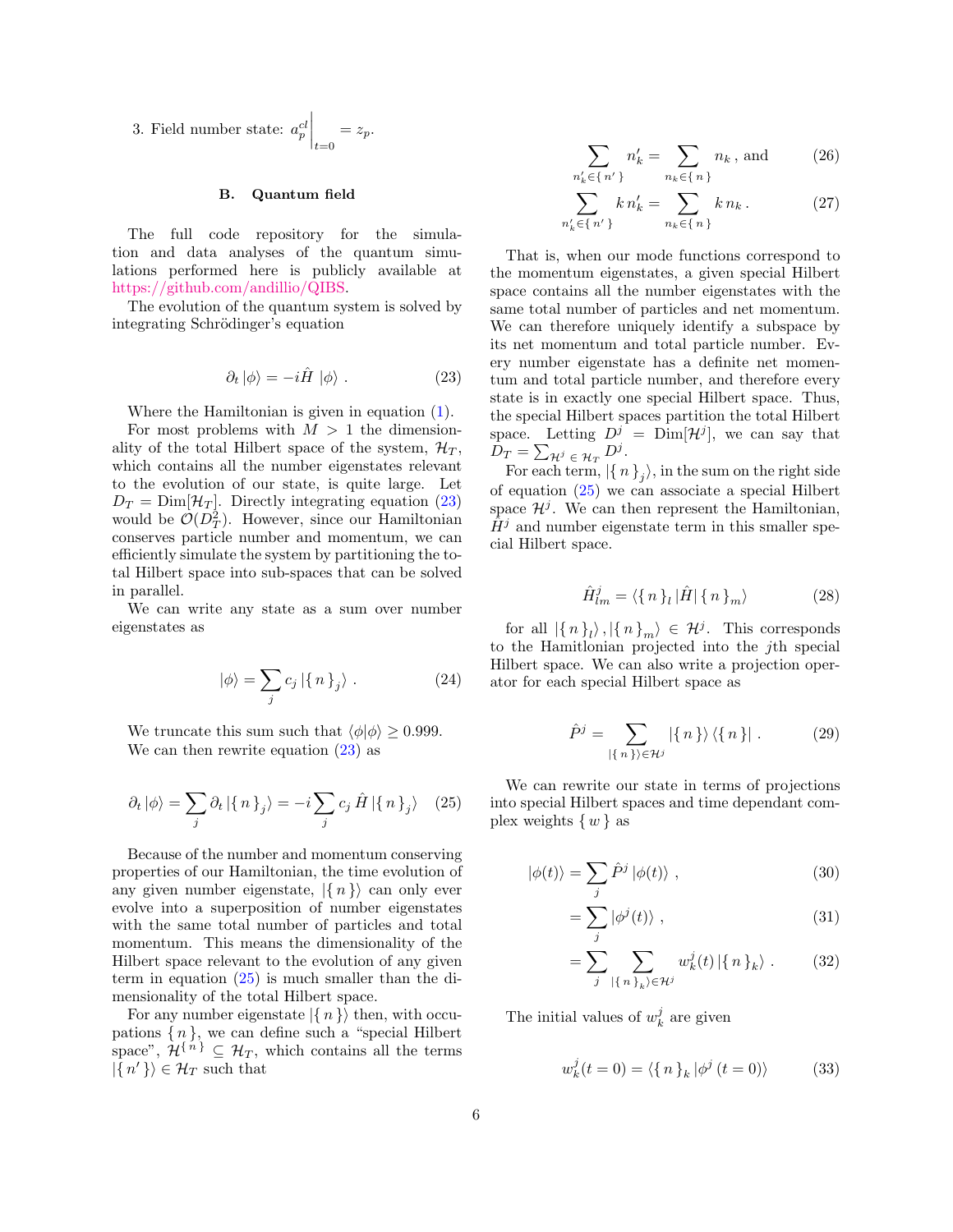We can then rewrite equation  $(25)$  as

$$
\partial_t |\phi\rangle = -i \sum_j \hat{H}^j \hat{P}^j |\phi\rangle . \tag{34}
$$

Where the evolution each term in the sum is com-

We integrate the weights  $\vec{w}_i^j$  using a second order integrator of the Schrödinger equation, i.e. we take weights at a time t to a time  $t + \Delta t$  via

 $\sqrt{2}$ 

<span id="page-6-1"></span>
$$
w_k^j(t + \Delta t) = w_k^j(t) - i\Delta t \sum_m \hat{H}_{km}^j w_m^j(t) - \Delta t^2 \sum_l \hat{H}_{kl}^j \sum_m \hat{H}_{lm}^j w_m^j(t).
$$
 (35)

Using the fact that the special Hilbert spaces partition the total Hilbert space we can say the computational complexity of integrating equation [\(35\)](#page-6-1) is  $\mathcal{O}(\sum_j (D^j)^2) \leq \mathcal{O}(D_T^2).$ 

However, it should be noted that the number of nonzero values in a given row or column of the Hamiltonian projected into any special Hilbert space,  $\hat{H}_{kl}^{j}$ , can be no greater than the number of interaction terms in equation [\(1\)](#page-1-3), i.e.  $M^4$ . This means that for large enough systems, i.e. when  $M^4 \lesssim D^j$  the matrix is sparse and the scaling becomes  $\mathcal{O}(\sum_j M^4 D^j)$ .

Finally, the total state  $|\phi(t)\rangle$  can be recovered by summing over the special Hilbert spaces and associated weights as follows

$$
|\phi(t)\rangle = \sum_{j} \sum_{k} w_k^{j}(t) | \{n\}_k\rangle . \tag{36}
$$

### <span id="page-6-0"></span>IV. RESULTS

### A. Test Problems

In order to test how increasing occupation numbers effect the duration of an accurate classical field approximation for a variety of systems, we run the following simulation parameters and initial conditions. The initial conditions used are

- 1. Number eigenstates. We simulate the number eigenstate  $|0, 2r, 2r, 1r, 0\rangle$ .
- 2. Coherent state. We simulate the coherent state  $\vec{z} = (0, \sqrt{2r} e^{i\theta_1}, \sqrt{2r} e^{i\theta_2}, \sqrt{1r} e^{i\theta_3}, 0)$ . Phases are drawn from a uniform random distribution,  $\theta_i \sim U[0, 2\pi)$  with fixed random

pletely independent of the evolution of the other terms. We can therefore solve for each term in parallel.

> seed. The sum in equation [10](#page-2-2) is truncated such that  $\langle \vec{z} | \vec{z} \rangle \ge .999$ .

3. Field number state. We simulate the field number state  $\vec{z}$  =  $(0, \sqrt{2r}e^{i\theta_1}, \sqrt{2r}e^{i\theta_2}, \sqrt{1r}e^{i\theta_3})$ , 0). Phases are drawn from a uniform random distribution,  $\theta_i \sim U[0, 2\pi)$  with fixed random seed. The sum in equation [11](#page-2-3) is truncated such that  $\langle \vec{z} | \vec{z} \rangle \ge .999.$ 

and simulation parameters

- 1. Attractive long range interactions. Here we set  $\omega_j = j^2/2$ ,  $\Lambda_0 = 0$ , and  $C = -0.1/r$ .
- 2. Repulsive/Attractive contact interactions. Here we set  $\omega_i = j/r$ ,  $\Lambda_0 = \pm 0.1/r$ , and  $C = 0$ .

where  $r$  here is a scaling parameter equal to the average mode occupation. We choose this scaling parameter so our results can be more easily compared with those in [\[13\]](#page-14-9).

In general, we expect that the mode occupation number values of number eigenstates to deviate from the classical evolution on dynamical timescales, as this is simply the timescale on which the system will differ from its own initial conditions. We expect coherent and field number states to adhere to the classical solution for at early times. This can be seen for long range interactions in figure [2.](#page-7-0)

# B. Qualitative convergence

We can get a intuitive sense for how increasing the occupation number effects convergence to the classical solution by looking at how the evolution of the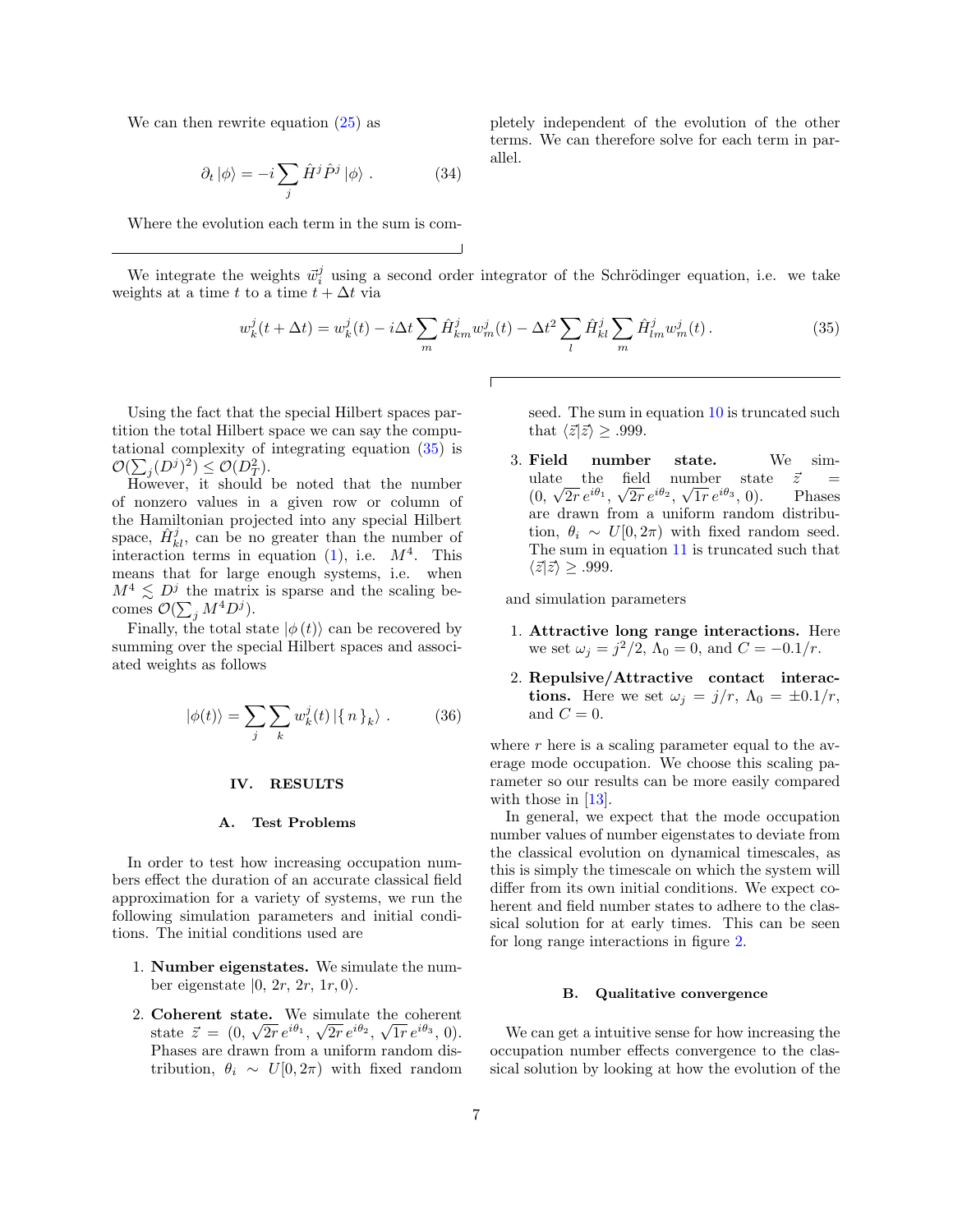

<span id="page-7-0"></span>FIG. 2. Here we show the quantum evolution of the occupation number of a particular mode for different initial conditions, shown in solid, compared to the classical evolution, show in dotted red. Notice that the evolution of number eigenstate initial conditions differ from the classical evolution on dynamical timescales, admitting large corrections almost immediately. In contrast, coherent and field number state initial conditions closely track the classical evolution at early times. Here we set  $r = 11.$ 

mode occupations approach the classical evolution as we change the scaling parameter  $r$ , compare with Figure 2 in [\[13\]](#page-14-9).

We make this comparison for a given mode for our test problems in Figure [3.](#page-8-0) We compare the evolution of the quantum solution occupation numbers and the classical occupation numbers as we change the total particle number occupations, while holding  $N(\Lambda_0+C)$  fixed. We can see that the coherent states and field number states tend to converge towards the classical solution as the occupation numbers are increased. We can see also that the rate of convergence diminishes as occupation number is increased. Notice that increasing the occupation numbers of the number eigenstate does not cause it to approach the classical solution as noted in  $[10, 13]$  $[10, 13]$  $[10, 13]$ . A single field description is inadequate for describing number eigenstates, however it was demonstrated in [\[10\]](#page-14-7) that an ensemble of fields was an accurate approximation of the quantum evolution.

### C. Q Parameter

The Q parameter gives us a sense of the size of the leading order correction to the MFT relative to the classical terms. This is a measure of how well the quantum distribution of the field value is centered on the classical field value in phase space. By defining a breaktime to occur when these correction terms are no longer sub-leading order we can get a sense of how the quantum evolution converges to the classical.

Here we simulate coherent state initial conditions which are known to be initially well described by a classical field. The correction terms, and correspondingly the Q parameter are initially 0. Over time, the interaction term in equation  $(1)$  causes the wavefunction to spread from the mean field value leading to an increase in the Q parameter, see figure [4.](#page-9-0) We follow the Q parameter until it is no longer  $Q \nless 1$ . We define this occur at  $Q(t_{br}^Q) \equiv 0.15$ , this choice is somewhat arbitrary and our results do not depend sensitively on reasonable adjustment of this definition.

For all simulation parameters similar to scalar field dark matter (i.e. a quadratic dispersion, long range interactions, and coherent state initial conditions) we observe an approximate logarithmic enhancement in the quantum breaktime as a function of the total particle number, as can be seen by the blue lines in the rightmost plot in figure [5.](#page-10-1) Consistent with expectations for chaotic interacting systems in expressed in [\[10\]](#page-14-7). This logarithmic scaling corroborates what we observe in Figure [3,](#page-8-0) namely that the rate of converges diminishes as the occupation number is increased.

For all other simulation parameters (i.e those with contact interactions or linear dispersions) we observe that Q grows approximately quadratically. This results in a power law scaling of the breaktime, see figures [5.](#page-10-1)

Note that this parameter is not effective for evaluating the deviation of state where the expectation value of the field operator is always 0 such as the number eigenstate and field number state.

### D. PO criterion

The PO criterion evaluates how well the information in  $M_{ij}$  the second order moment matrix is described by a single field. When completely described by a single field,  $M_{ij}$  will have a single nonzero eigenvalue. As the quantum evolution deviates from a classical description additional eigenvalues will be-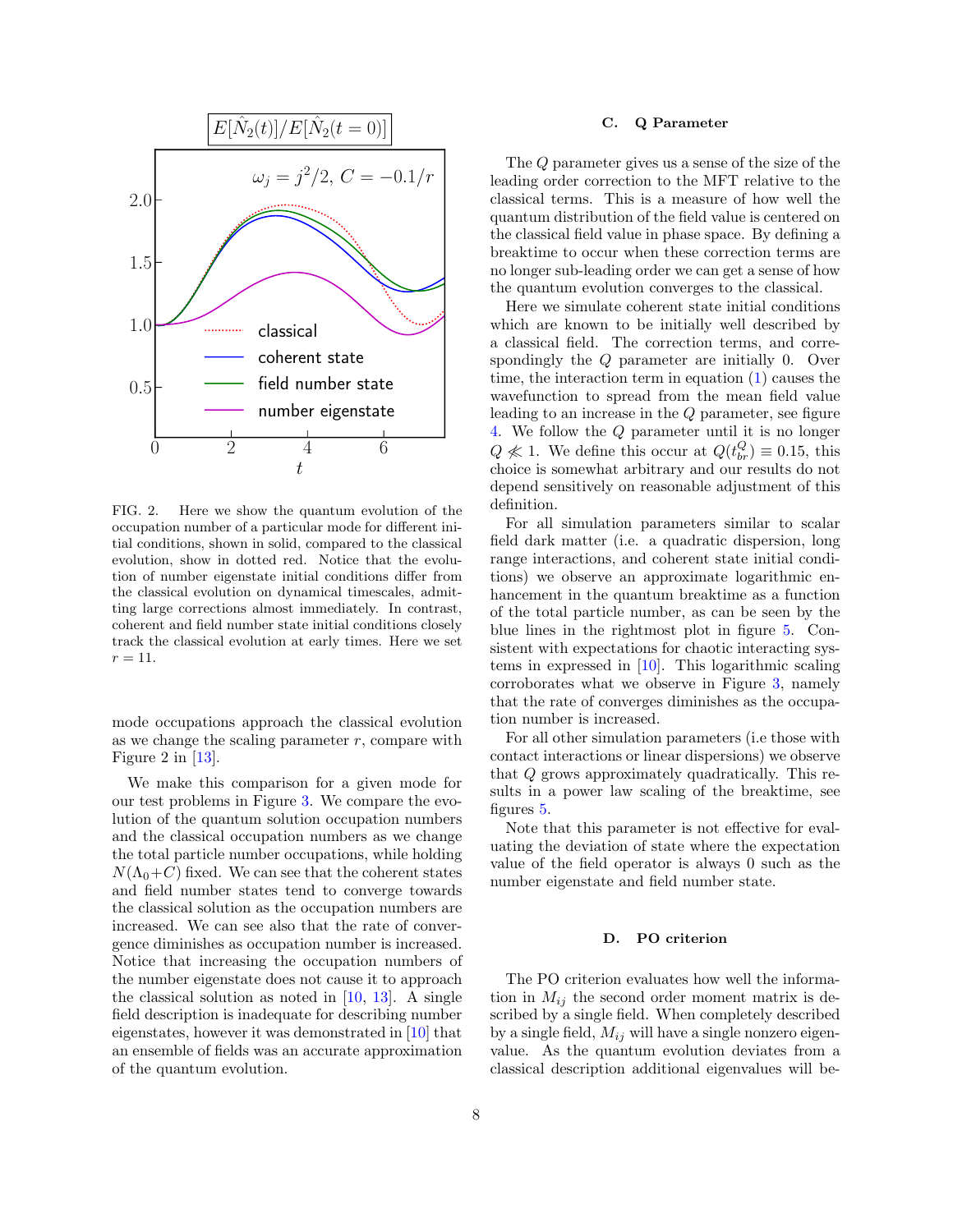

<span id="page-8-0"></span>FIG. 3. Here we plot the evolution of the occupation numbers of a given mode for our test problems. Each row represents different quantum state initial conditions, and each column different simulation parameters. We compare the quantum evolution at varying average mode occupation number, r, to the classical solution shown in dotted red. We can see that for the coherent states and field number eigenstates that increasing the occupation numbers leads to a quantum evolution which converges to the classical evolution. The number eigenstate does not approach the classical solution regardless of occupation number and differ on the same timescale as it takes for the evolution of the mode occupation number to differ from the initial conditions, the dynamical time.

come nonzero, see for example figure [6.](#page-11-0) Because the trace of  $M_{ij}$  is conserved, we can define a breaktime by following when the size of the principle eigenvalue.

Here we simulate coherent and field number state initial conditions. Both are known to initially satisfy the PO criterion, i.e.  $1-\lambda_p/n_{tot} = 0$ . We follow the evolution of the principle eigenvalue until it is no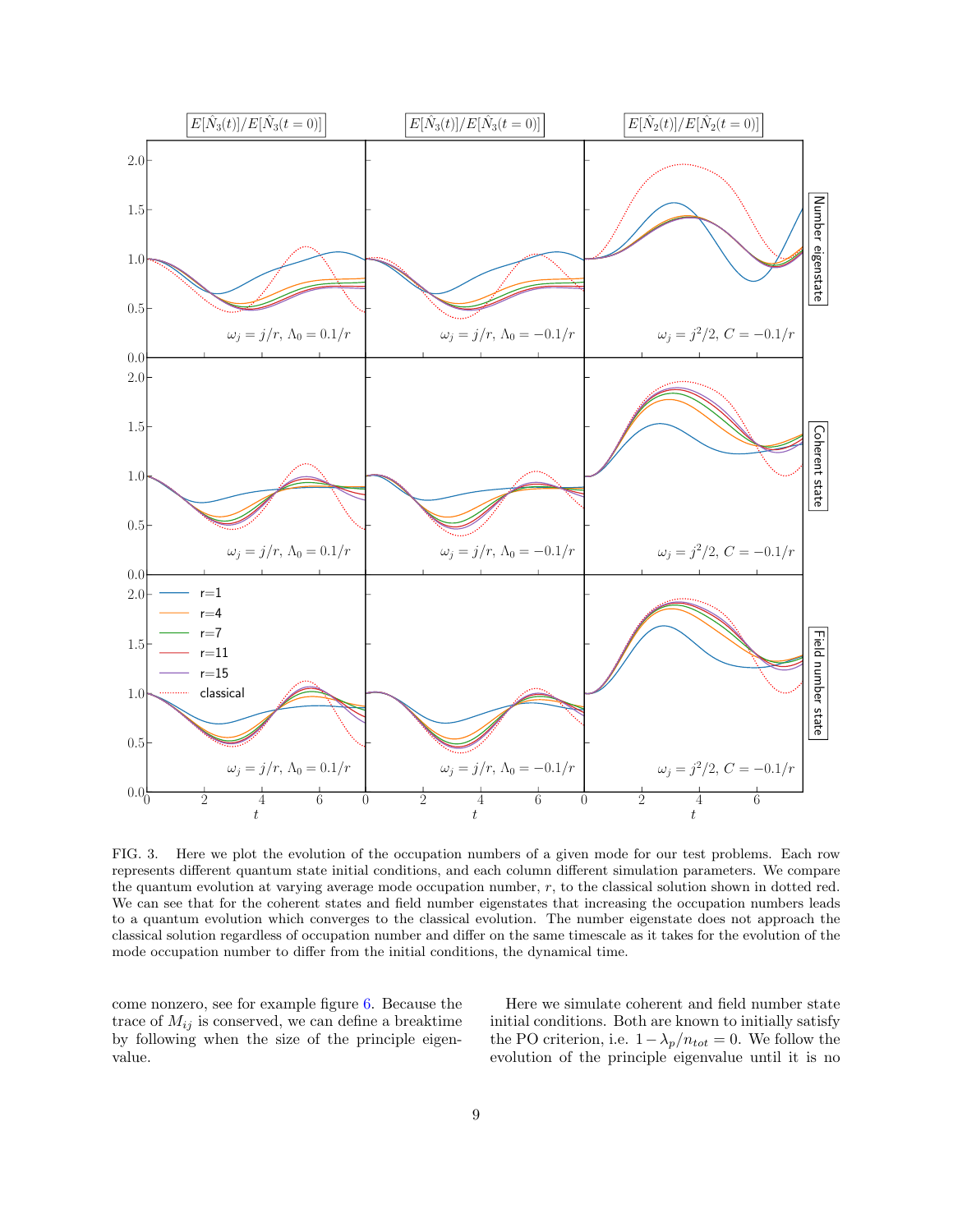

<span id="page-9-0"></span>FIG. 4. Here we plot the evolution and effect of the Q parameter for a single mode two systems with long range interactions, quadratic dispersion, and coherent state initial conditions but different average mode occupation number,  $r$ . The top subplot shows the evolution of one of the occupation numbers of a specific mode. We show the classical evolution in dotted red with the quantum evolutions shown as solid lines. The bottom subplot shows the value of the Q parameter for each system, the dashed black line indicates the breakpoint threshold value as we have defined it. We can see that past the breakpoint for each system the classical occupation number of the plotted mode begins to deviate from the actual quantum results. Consistent with other results we see that larger occupation number systems follow the classical solution longer.

longer approximately equal to the total number of particles,  $\lambda_p \not\approx n_{tot}$ . We can use this quantity to define another breaktime and check that it has the same qualitative behavior as our previous defined time. We define this breaktime as  $1 - \lambda_p (t_{br}^{PO})/n_{tot} \equiv$ 0.1.

The scaling of the breaktime using this definition is consistent with our definition using the Q parameter, see green lines Figure [5.](#page-10-1) The fact that there is agreement between these two methods is a good indication that our results are robust to the specific definition of a breaktime and can all be used to define a time at which there exists nonnegligible quantum corrections. A noticeable exception to this is for long range interactions with a quadratic dispersion. In this case, the scaling of the PO criterion is consistent with a power law while the Q parameter appears to scale as  $log(x)$ .

Note that the PO criterion is not effective for evaluating the deviation of number eigenstates which start with  $1 - \lambda_p/n_{tot} \sim 1$ .

# E. Squeezing

We track the squeezing of the operator defined in equation [\(18\)](#page-4-1),  $V_-(t)$ , for systems similar to scalar field dark matter (those with long range interactions, quadratic dispersions, and coherent state initial conditions). The predictions made in  $IIE$  rely on the validity of the Hartree ansatz. For coherent state initial conditions this assumption is valid at early times. At early times the linear contribution to squeezing from equation  $37$  in  $[23]$  dominates. This means that squeezing is initially proportional to the classical average particle potential energy, which we hold constant because the dark matter density is well constrained. Therefore, we expect the initial onset of squeezing not to depend on the total occupation number  $n_{tot}$ , see also the discussion in [\[14\]](#page-14-10). We can see in figure  $8$  that this is the case. Therefore, there is some squeezing that does not go away even as the occupation number is taken to be much larger than unity. Note that for these systems  $n_{tot}|\chi| = 0.242$  is constant.

The single mode model also makes a prediction of the maximum squeezing and the time at which this occurs. However, for the multimode simulations run here we see that these do not conform to the predictions assuming the validity of the Hartree ansatz. This is somewhat surprising as the maximum squeezing occurs at a time when the single mode description of the field clearly seems to still be approximately correct. The scaling of the maxi-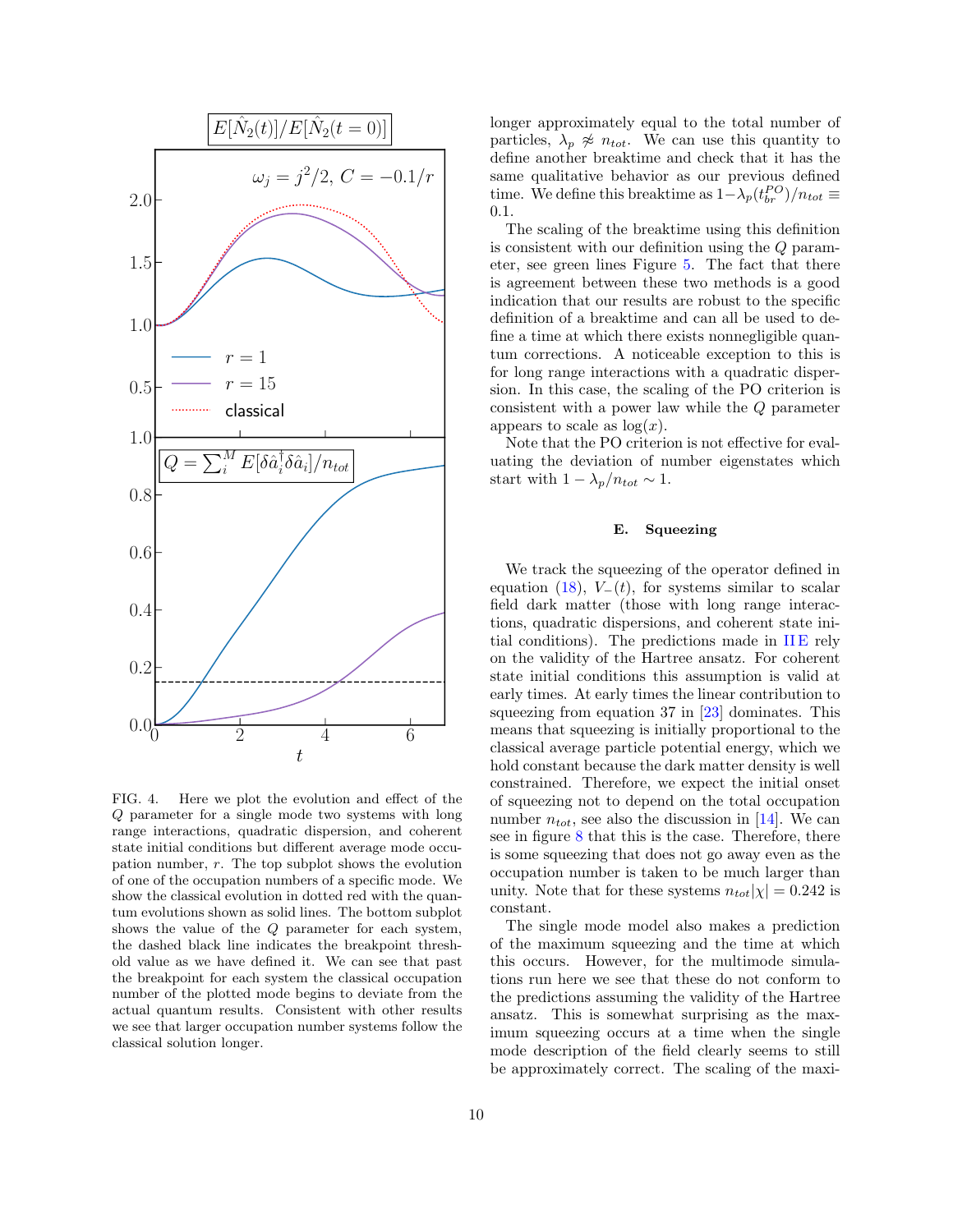

<span id="page-10-1"></span>FIG. 5. Here we show how the quantum breaktime scales with total particle number. Both coherent and field number states converge to the classical solution for all criteria, as shown by the increasing breaktime as a function of  $n_{tot}$ . Solid lines and plus markers indicate coherent state initial conditions, dash dotted lines with cross markers indicate field number state initial conditions. Blue lines indicate where  $Q(t_{br}^Q) \equiv 0.15$ , green lines where  $1 - \lambda_p(t_{br}^{PO})/n_{tot} = 0.1$ . Note that the rightmost plot has a linear vertical axis. The dashed lines are best fits assuming either a logarithmic enhancement or power law scaling of the breaktime with  $n_{tot}$ .

mum squeezing and maximum squeezing time compared to the Hartree predictions are shown in figure [9.](#page-12-1) It can be observed from figure [9](#page-12-1) that the strength of squeezing, as quantified by  $V_{min}$ , scales approximately as  $n_{tot}^{-0.194}$ , implying that highly occupied states would get strongly squeezed at time  $\tau_{min}$ . This time when squeezing becomes minimal is expected to increase with  $n_{tot}$  as  $n_{tot}^{1/6}$  assuming a Hartree ansatz. Here we observe a milder logarithmic scaling  $0.0833 \log(n_{tot})$ , which means that extremal values of squeezing for large occupation numbers will be reached in just a couple of dynamical time scales. For these fits we use data points which are expected to be well approximated by the Hartree ansatz, i.e. with  $n_{tot} \geq 20$ . In [\[14\]](#page-14-10) the squeezing time scale was the defined by  $V_$  crossing below  $e^{-2}$ . Extrapolating from the  $V_{-}$  graph in fig-ure [9,](#page-12-1) solving  $0.919 n_{tot}^{-0.194} = e^{-2}$ , we then expect that for  $n_{tot} > 1.94 \times 10^4$  we could define the squeezing time scale  $\tau_{sqz,e^{-2}}$  again by  $V_-\$  crossing below  $e^{-2}$ . We then expect that  $\tau_{sqz,e^{-2}} \simeq \tau_{min}(n_{tot} =$  $1.94 \times 10^4$  = 0.0120+0.0833 log( $1.94 \times 10^4$ ) = 0.834, which is close to the value 0.6 found using the Hartree ansatz [\[14\]](#page-14-10). Thus, while the precise scaling of  $V_{min}$  and  $\tau_{min}$  with  $n_{tot}$ , the absolute values of  $\tau_{sqz,e^{-2}}$ ,  $V_{min}$  and  $\tau_{min}$  for fixed  $n_{tot}$ , were not fully captured by the Hartree ansatz assumed in [\[14\]](#page-14-10), the qualitative picture and a priori existence of squeezing of an initially coherent state remains essentially the same. Whether squeezing of a dark matter scalar

<span id="page-10-0"></span>V. CONCLUSIONS We can see immediately that both total occupation numbers and initial conditions determine the length of time the quantum evolution of a system

will be part of future work.

will track the classical. While number eigenstate, coherent state, and field number state initial conditions can all produce the same mode number occupation expectation values only the latter two approach the results of the MFT as occupation numbers are increased, see figure [3.](#page-8-0) This corroborates results found in [\[9,](#page-14-4) [10,](#page-14-7) [13\]](#page-14-9).

field is observable in principle depends on whether the decoherence time scale is longer than the squeezing time scale, and on whether the pointer states of the dark matter scalar field are coherent states (for squeezing to be observationally relevant it would not matter if squeezing occured on coherent states if they are not approximately pointer states). Thus the answer to what extent the squeezing is observationally relevant requires study of the impact of a monitoring and decohering environment, such as baryons, which

All of metrics used to measure the quantum breaktime give approximately similar results, over the range of occupation numbers tested, indicating a robustness to the specific definition of breaktime, see figures [5.](#page-10-1) The exception is long range system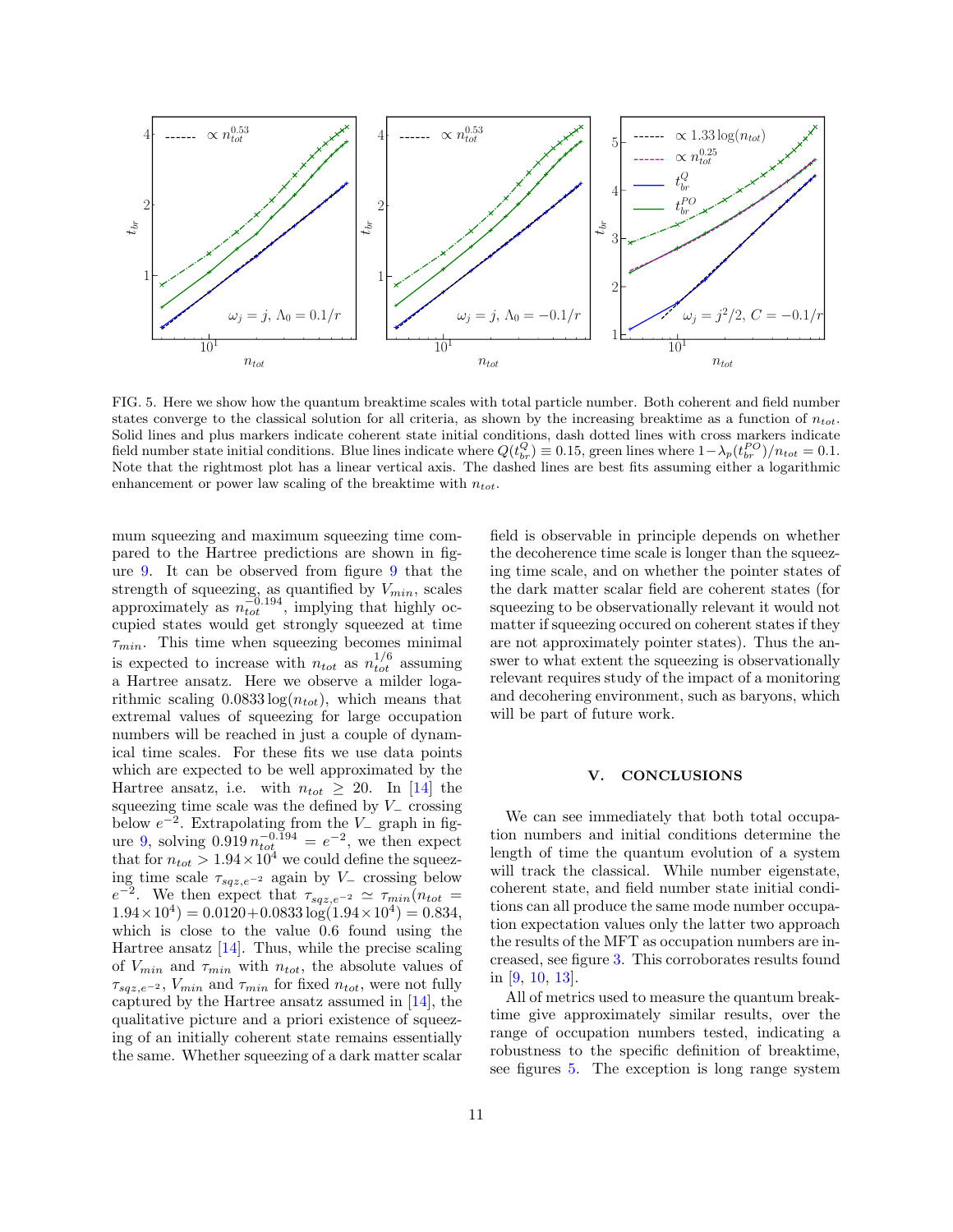

<span id="page-11-0"></span>FIG. 6. Here we plot the evolution of the PO criterion for a system with long range interactions, quadratic dispersion, and  $r = 3$  average mode occupation number. In the top subplot we compare the classical and quantum occupation number of the second mode to the square amplitude of the principle eigenvector multiplied by the principle eigenvalue. The bottom plot shows how the principle eigenvalue, shown in blue, compares to the total number of particles. The dashed black line indicating the breakpoint threshold as we have defined it. We can see that while all three evolutions agree at early times, past the breaktime the classical occupation number deviates both from its true quantum value and from the principle eigenvector. Notice also that even when the PO criterion is approximately satisfied it is not necessarily the case that the principle eigenvector follows the classical field equations of motion.



FIG. 7. Here we plot the squeezing of the operator defined in equation [\(18\)](#page-4-1), which is the annihilation operator for particles in the field defined by the principle eigenvector of  $M$ . The solid blue line shows the linear prediction  $1-4n_{tot}|\chi|t$ , the dashed dotted green line show the simulated value of the squeezing  $1+2Cov(\hat{a}^{\dagger}, \hat{a})-2|Var(\hat{a})|$ , and the black x's show the simulated value of the squeezing considering only the variance  $1 - 2|Var(\hat{a})|$ . At very early times, when  $\tau \ll 1$ , the linear contribution dominates and all three lines agree. The linear prediction eventually fails around  $\tau \approx 0.15$ . Note that the line corresponding to the contribution of the variance only to squeezing remains close to the linear prediction for longer than the total squeezing. This is because the covariance provides no linear contribution. Here we set  $r = 11.$ 

with quadratic dispersion. We can see that, for the system we tested with long range interactions, the breaktime defined using the Q parameter scaled logarithmically with the total occupation number for coherent state initial conditions. This corroborates the arguments made for chaotic systems in [\[10,](#page-14-7) [27\]](#page-15-8). However, the breaktime measured using the PO criterion has power law scaling. Because the Q parameter measures spreading around the mean field value and the PO criterion simply measures whether the  $\hat{M}_{ij}$  matrix can be described by a single field, this corroborates the idea that the density may admit a single field description but that the classical field equations of motion may still admit quantum corrections.

The other systems we tested evolve with Hamiltonians similar to those studied in [\[10,](#page-14-7) [13\]](#page-14-9), with linear dispersion relations and contact interactions. The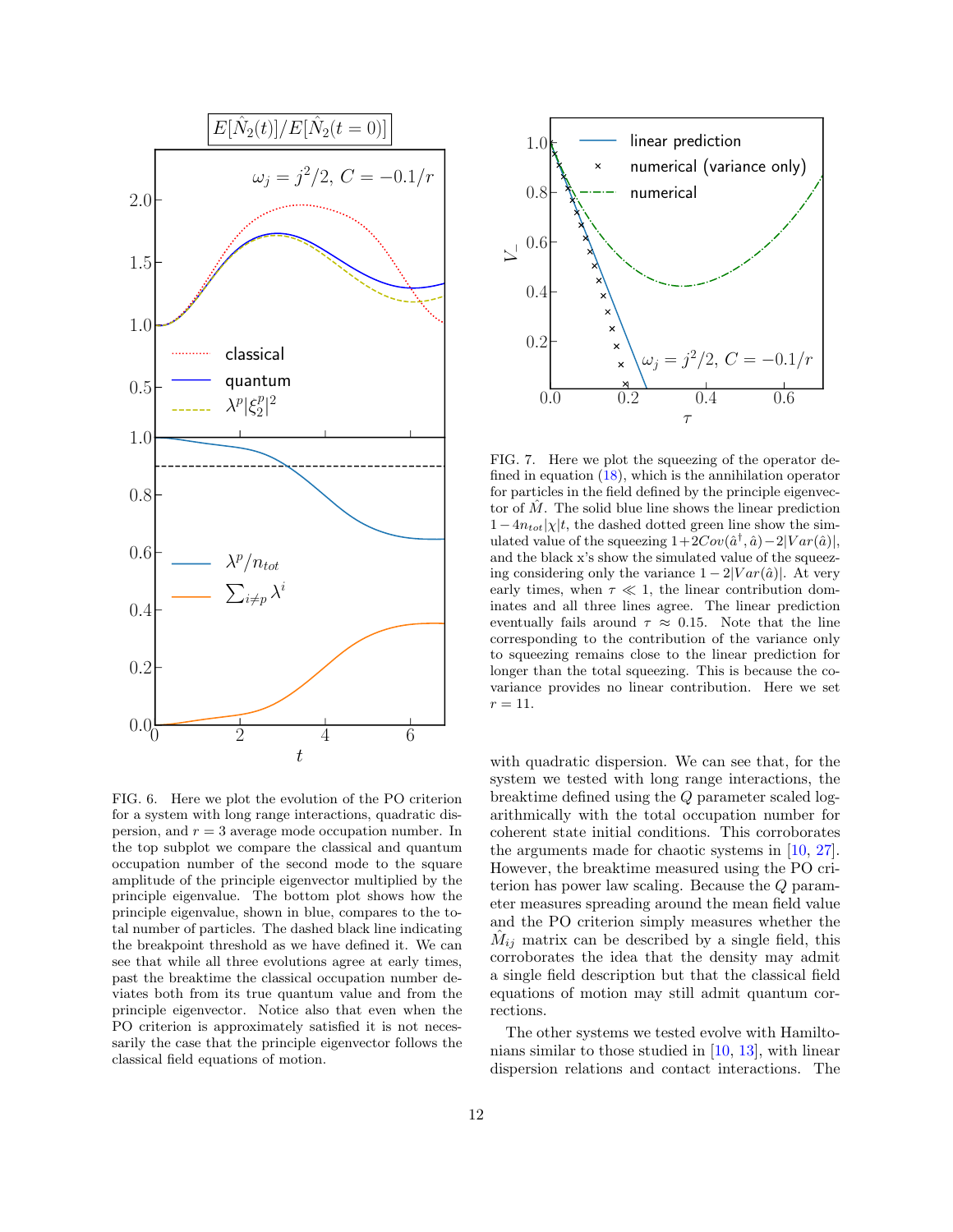

<span id="page-12-0"></span>FIG. 8. Here we plot the squeezing time, where  $V_-(\tau_{sq}) = 0.8$ , as a function of the total particle number. The time is constant, this is a result of the fact that the initial squeezing is proportional to the classical non-linearity which is constant as we increase  $n_{tot}$ .

breaktimes of these systems approximately scales as power laws, roughly  $\propto \sqrt{n_{tot}}$ .

We find that the scaling of the breaktime depends on both the initial conditions and interactions. It should be noted that power law and logarithmic scaling make very different predictions for the breaktimes of large systems. It is therefore not clear that studying toy models with only contact interactions can be extrapolated to those with long range interactions. Likewise, it is equally important that initial conditions be appropriately modeled as for systems like our long range toy model all three initial conditions we tested provided different breaktime scaling.

We find that the onset of quantum squeezing is independent of occupation number and well predicted by the linear approximation at early times, corroborating the results of [\[14\]](#page-14-10). This is a result of the fact that the system is initially well described by the Hartree ansatz. The predictions that the single mode model makes for the maximum squeezing value and time however are not accurate for multi mode systems. By the time the state is maximally squeezed it is no longer well approximated by a single mode.

Coherent state initial conditions and a Hamiltonian which includes long range interactions and a quadratic dispersion represents the system most similar to scalar field dark matter. Because our results indicate a logarithmic enhancement of the break-



<span id="page-12-1"></span>FIG. 9. Here we show the scaling of the minimum value of V<sup>−</sup> and the time when it occurs and the best power law fit to the data points. Neither has the same scaling predicted by the one mode model. By the maximum squeezing time the one mode model approximation is no longer accurate. We only include points for which the one mode model was predicted to be accurate, i.e. with  $n_{tot} > 20$ .

time with particle number, it is not immediately clear that quantum corrections would remain small over the age of the universe for cosmologically interesting systems even for ultralight dark matter candidates. Therefore, work investigating the breaktime for more realistic systems is needed to conclude whether or not quantum corrections are relevant to the evolution of scalar field dark matter. An analysis of this question, using the solver introduced in [\[23\]](#page-15-4), will be included in subsequent work.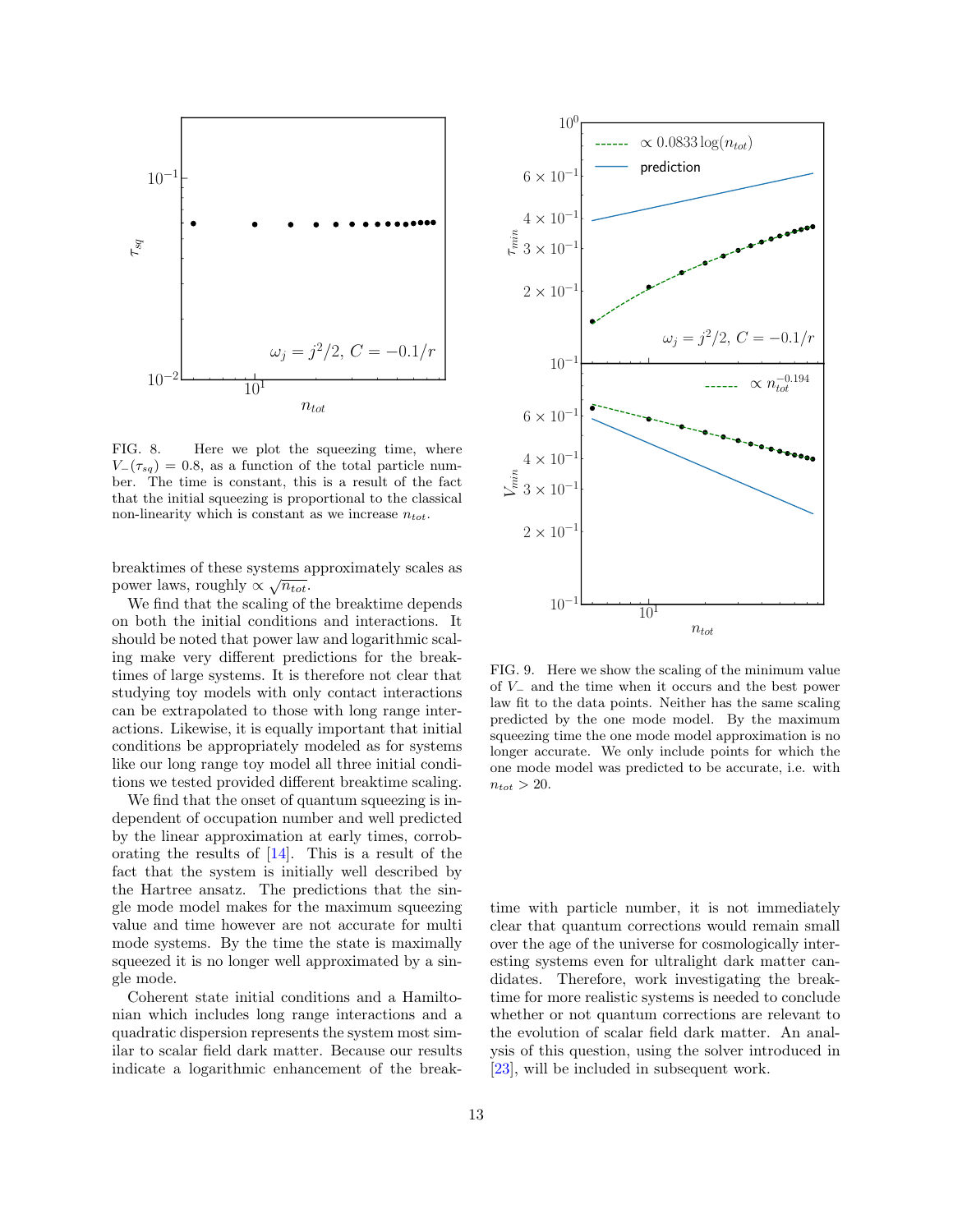

<span id="page-13-0"></span>FIG. 10. Here we show the size of special Hilbert spaces with random  $n_{tot}$  and  $p_{net}$  as a function of  $n_{tot}$  for a number of different M. The solid lines are  $\propto n_{tot}^{M-2}$  shown for reference. We can see that the special Hilbert spaces have this approximate scaling.

# ACKNOWLEDGMENTS

We would like to thank Mark Hertzberg, Erik Lentz, Anthony Mirasola, Chanda Prescod-Weinstein, and Pierre Sikivie for helpful comments and discussion. Some of the computing for this project was performed on the Sherlock cluster. A.E., A.Z., and T.A. are supported by the U.S. Department of Energy under contract number DE-AC02- 76SF00515.

### Appendix: Special Hilbert space size

In this appendix we discuss how the size of the special Hilbert spaces scales with the simulation parameters. Let us consider a system of M interacting modes. Recall that a given special Hilbert space is uniquely identified by a net momentum and total particle number as

$$
n_{tot} = \sum_{n_k \in \{n\}} n_k
$$
, and (A.1)

$$
p_{net} = \sum_{n_k \in \{n\}} k n_k. \tag{A.2}
$$

And that the space contains all the number eigen-



<span id="page-13-1"></span>FIG. 11. Here we plot the evolution of three mode occupation numbers for coherent state initial conditions with attractive contact interactions. We show the results of two different simulations,  $r = 15$  is shown in the solid lines and  $r = 5$  in dash dotted lines. We can see that the oscillations in the occupation numbers increase in amplitude and duration with occupation number. This implies that the relaxation time increases with occupation number, and we can see that at times when the smaller total particle number simulation is relaxed the larger is still dynamically evolving. This is consistent with coherent state initial conditions approaching the classical evolution as occupation number is increased.

states which have the same  $n_{tot}$  and  $p_{net}$ . The dimensionality of the special Hilbert space then is simple the number of ways it is possible to place  $n_{tot}$  in M modes such that the net momentum is  $p_{net}$ . The simulations we run here typically approximately satisfy the conditions that  $n_{tot} \gg M > 1$ . In this limit the possible arrangements go as  $\binom{n_{tot}}{M-2} \sim n_{tot}^{M-2}$ , the −2 coming from the two constraints, fixed net momentum and total particle number.

To demonstrate this scaling we plot the size of special Hilbert spaces containing a number eigenstate with a random number of particles placed in each mode. This is shown in Figure [10.](#page-13-0) We can see that the scaling approximately follows  $\sim n_{tot}^{M-2}$ .

It should also be noted that each individual Hilbert space requires far fewer numbers to represent than predicted by equation 5 in [\[13\]](#page-14-9).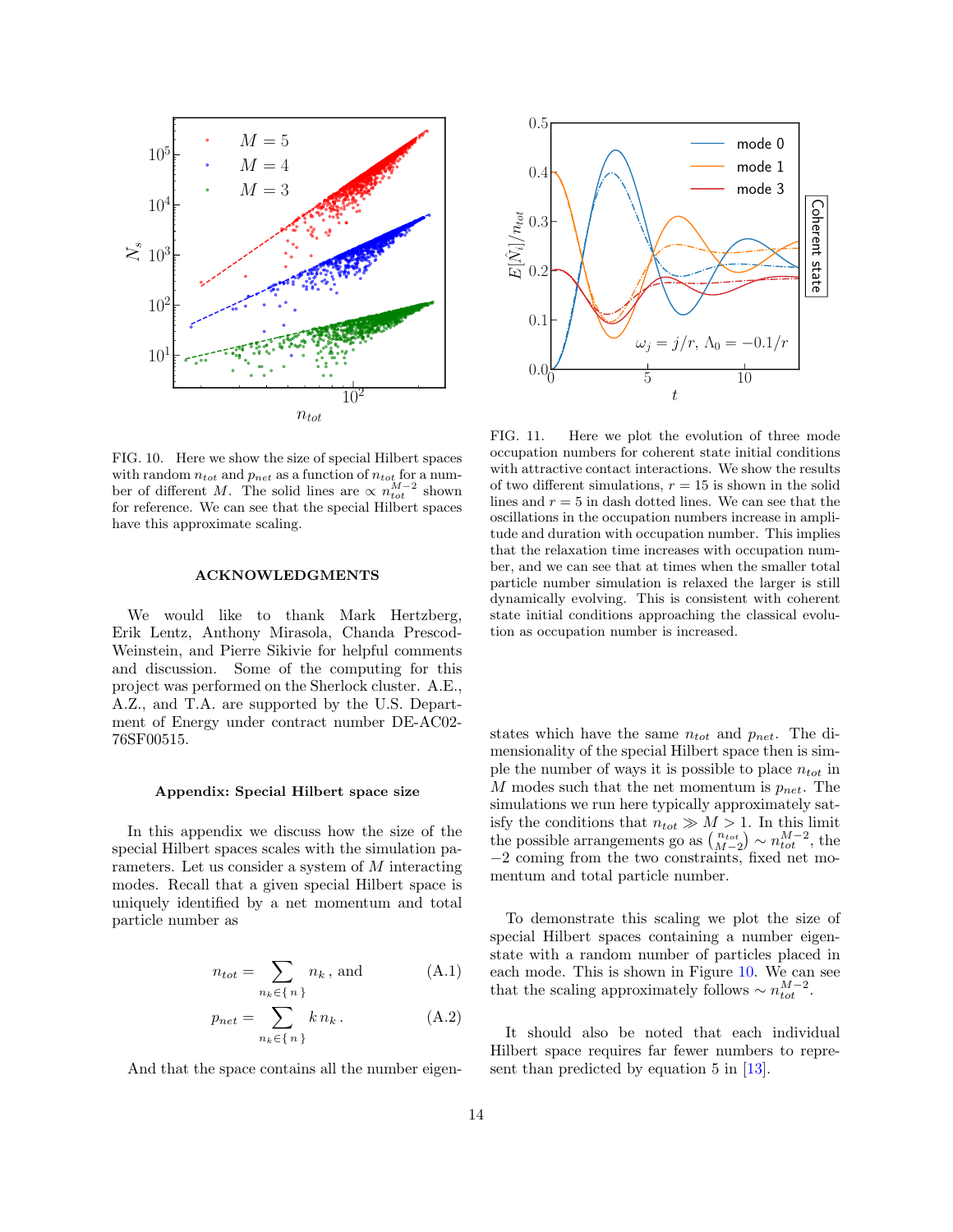

<span id="page-14-12"></span>FIG. 12. Here we plot the evolution of mode occupation numbers for number eigenstate initial conditions with attractive contact interactions, note that this is the same system and initial conditions studied in [\[13\]](#page-14-9). We show the results of two different simulations,  $n_{tot} = 162$ is shown in the solid lines and  $r = 54$  in dash dotted lines. We can see that the evolution is similar between both simulations. This implies that the relaxation time is fixed for these systems at high occupation. This is consistent with number eigenstate initial conditions not approaching a single classical field evolution as occupation number is increased.

For number eigenstate initial conditions it was demonstrated in [\[13\]](#page-14-9) that there was a fixed relaxation time that depended only on constants present in the classical theory as the total occupation number of states became large, see figure [12.](#page-14-12) Likewise, it was shown that the classical evolution never relaxed. We would therefore expect that if coherent states approached the classical solution with increasing occupation number that the relaxation time of our quantum simulations would also increase with occupation number. This is exactly what we see for coherent state initial conditions in figure [11,](#page-13-1) higher occupation number states oscillate more dramatically and have a longer relaxation time, consistent with them approaching the classical field description in the high occupation number limit.

- <span id="page-14-0"></span>[1] E. P. Gross, [Il Nuovo Cimento](http://dx.doi.org/10.1007/BF02731494) 20, 454 (1961).
- <span id="page-14-5"></span>[2] A. J. Leggett, [Rev. Mod. Phys.](http://dx.doi.org/10.1103/RevModPhys.73.307) 73, 307 (2001).
- [3] M. H. Anderson, J. R. Ensher, M. R. Matthews, C. E. Wieman, and E. A. Cornell, [Science](http://dx.doi.org/10.1126/science.269.5221.198) 269, 198  $(1995)$ .
- <span id="page-14-1"></span>[4] K. B. Davis, M.-O. Mewes, M. R. Andrews, N. J. Van Druten, D. S. Durfee, D. M. Kurn, and . Ketterle, Bose-Einstein Condensation in a Gas of Sodium Atoms, Tech. Rep. (1995).
- <span id="page-14-2"></span>[5] I. Bialynicki-Birula, "Classical limit of quantum electrodynamics. [review]," (1977).
- <span id="page-14-3"></span>[6] W. Hu, R. Barkana, and A. Gruzinov, [Phys. Rev.](http://dx.doi.org/10.1103/PhysRevLett.85.1158) Lett. 85[, 1158 \(2000\).](http://dx.doi.org/10.1103/PhysRevLett.85.1158)
- [7] P. Mocz, A. Fialkov, M. Vogelsberger, F. Becerra, M. A. Amin, S. Bose, M. Boylan-Kolchin, P.-H. Chavanis, L. Hernquist, L. Lancaster, F. Marinacci, V. H. Robles, and J. Zavala, [Phys. Rev. Lett.](http://dx.doi.org/ 10.1103/PhysRevLett.123.141301) 123, [141301 \(2019\).](http://dx.doi.org/ 10.1103/PhysRevLett.123.141301)
- <span id="page-14-6"></span>[8] A. H. Guth, M. P. Hertzberg, and C. Prescod-Weinstein, Phys. Rev. D 92[, 103513 \(2015\).](http://dx.doi.org/10.1103/PhysRevD.92.103513)
- <span id="page-14-4"></span>[9] S. S. Chakrabarty, "Density perturbations in axionlike particles: classical vs quantum field treatment," (2021), [arXiv:2105.09749 \[hep-ph\].](http://arxiv.org/abs/2105.09749)
- <span id="page-14-7"></span>[10] M. P. Hertzberg, [Journal of Cosmology and As](http://dx.doi.org/10.1088/1475-7516/2016/11/037)troparticle Physics 2016 [\(2016\), 10.1088/1475-](http://dx.doi.org/10.1088/1475-7516/2016/11/037) [7516/2016/11/037,](http://dx.doi.org/10.1088/1475-7516/2016/11/037) [arXiv:1609.01342.](http://arxiv.org/abs/1609.01342)
- [11] A. Minguzzi, S. Succi, F. Toschi, M. P. Tosi, and P. Vignolo, ["Numerical methods for atomic quan](http://dx.doi.org/ 10.1016/j.physrep.2004.02.001)[tum gases with applications to Bose-Einstein con](http://dx.doi.org/ 10.1016/j.physrep.2004.02.001)[densates and to ultracold fermions,"](http://dx.doi.org/ 10.1016/j.physrep.2004.02.001) (2004).
- <span id="page-14-8"></span>[12] E. H. Lieb and R. Seiringer, [Physical Review Letters](http://dx.doi.org/10.1103/physrevlett.88.170409) 88 [\(2002\), 10.1103/physrevlett.88.170409.](http://dx.doi.org/10.1103/physrevlett.88.170409)
- <span id="page-14-9"></span>[13] P. Sikivie and E. M. Todarello, [Physics Letters,](http://dx.doi.org/10.1016/j.physletb.2017.04.069) [Section B: Nuclear, Elementary Particle and High-](http://dx.doi.org/10.1016/j.physletb.2017.04.069)[Energy Physics](http://dx.doi.org/10.1016/j.physletb.2017.04.069) 770, 331 (2017), [arXiv:1607.00949.](http://arxiv.org/abs/1607.00949)
- <span id="page-14-10"></span>[14] M. Kopp, V. Fragkos, and I. Pikovski, arXiv eprints , arXiv:2105.13451 (2021), [arXiv:2105.13451](http://arxiv.org/abs/2105.13451) [\[astro-ph.CO\].](http://arxiv.org/abs/2105.13451)
- <span id="page-14-11"></span>[15] S. S. Chakrabarty, S. Enomoto, Y. Han, P. Sikivie, and E. M. Todarello, [Phys. Rev. D](http://dx.doi.org/10.1103/PhysRevD.97.043531) 97, 043531 [\(2018\),](http://dx.doi.org/10.1103/PhysRevD.97.043531) [arXiv:1710.02195 \[hep-ph\].](http://arxiv.org/abs/1710.02195)
- [16] M. Lisanti, M. Moschella, and W. Terrano, [arXiv:2107.10260v1.](http://arxiv.org/abs/2107.10260v1)
- [17] E. W. Lentz, T. R. Quinn, and L. J. Rosenberg, [Monthly Notices of the Royal Astronomical Society](http://dx.doi.org/10.1093/mnras/stz488) 485[, 1809 \(2019\),](http://dx.doi.org/10.1093/mnras/stz488) [arXiv:1810.09226.](http://arxiv.org/abs/1810.09226)